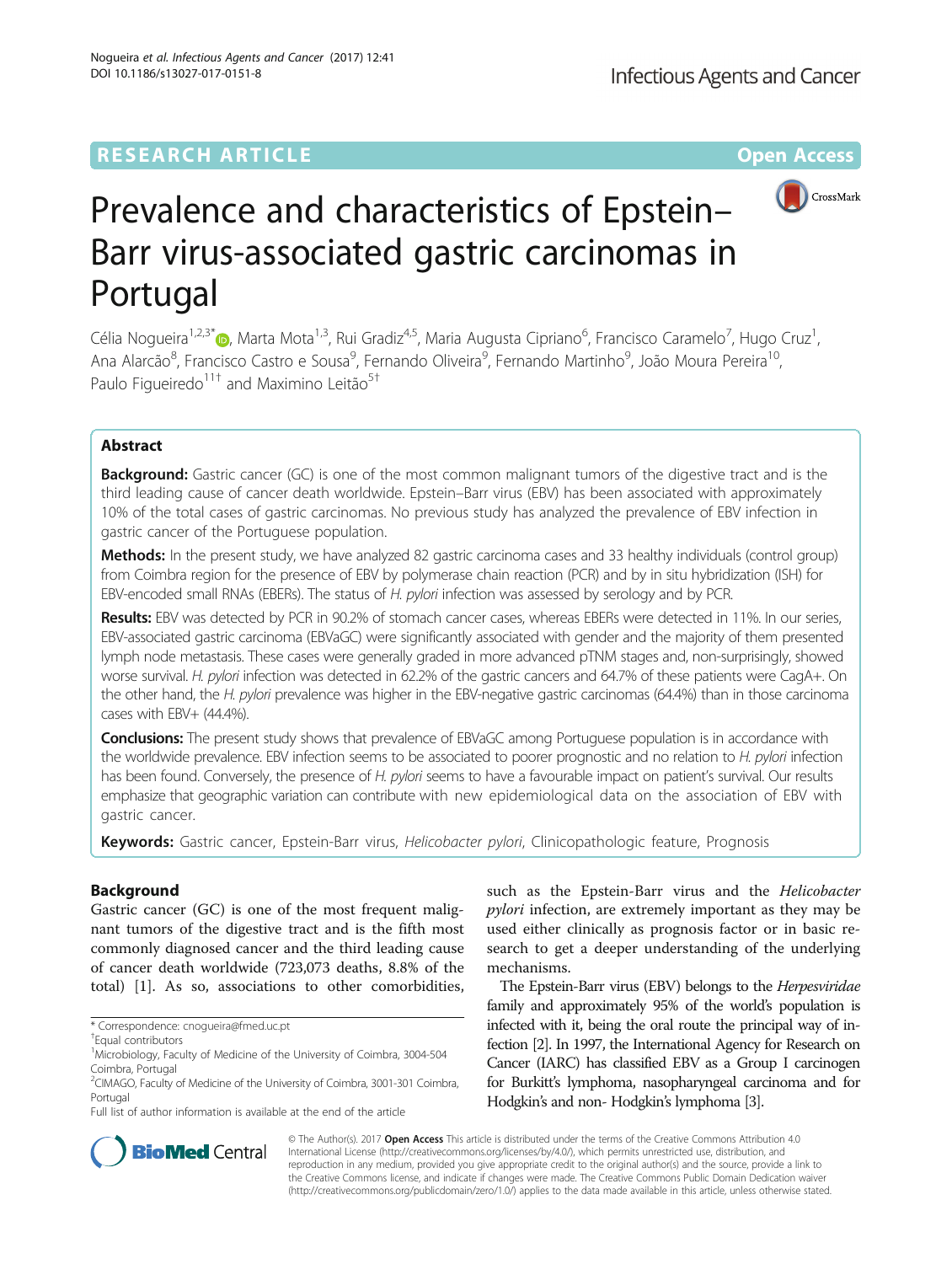The presence of EBV in a patient with gastric cancer was first reported in a case of lymphoepithelioma type by Burke et al. in 1990 [\[4](#page-6-0)]. Subsequently, Shibata and Weiss have identified the presence of EBV in 16% of gastric adenocarcinomas in USA [[5\]](#page-6-0).Unlike other EBVassociated malignancies, the EBV-associated gastric carcinoma (EBVaGC) is not endemic in any region yet is quite distributed worldwide. In fact, it is emerging as the most common among EBV-associated malignant neoplasms with more than 90,000 patients being estimated to develop GC in association with EBV annually (10% of total GC) [[6](#page-6-0)–[8](#page-6-0)].

H. pylori is the major causative agent of gastritis, peptic ulcer disease, mucosa-associated lymphoid tissue (MALT) lymphoma, and GC [[9\]](#page-6-0).The clinical outcome of H. pylori infection depends on bacterial virulence factors, host susceptibility, environmental and life-style factors [\[10](#page-6-0)]. Several H. pylori virulence genes have also been identified and among those cagA (cytotoxin-associated gene) is one of the most important gene. Infection with CagA strains is associated to higher risk of developing atrophic gastritis and gastric cancer [\[11](#page-6-0), [12](#page-6-0)].

Some studies have addressed the question if exists a cooperative effect between EBV and H. pylori in GC but, their results are inconsistent and conflicting. The present study aims at determining the frequency of EBV-related gastric carcinoma in the Portuguese population and drawing both epidemiological and clinicopathological features of EBV-associated GC in this geographic area relating to H. pylori infection.

### Methods

#### Patients and samples

A total of 82 patients with gastric cancer who underwent surgical resection at Coimbra University Hospital (HUC) and Regional Oncology Center of Coimbra, IPOFG, SA and 33 patients with non-cancer diseases (control group) who underwent routine surveillance endoscopy at Gastroenterology department of HUC by nonspecific complaints were enrolled in our study. Serum, tumor tissue and their corresponding adjacent non-cancerous mucosa was collected from each gastric cancer patient. Gastric tissue samples and serum were obtained from each individual of the control group.

This study was approved by Ethics Committee of the respective institutions and informed consent was obtained from all individuals. None of the patients received chemotherapy or radiation therapy before surgery. Patient overall survival times were calculated from the date of diagnosis to either the date of death or the last follow up, resulting in a follow-up period ranging from 1 to 55 months (mean, 36 months). Those cases lost to follow-up and those ending in death from any other cause than gastric cancer (2 cases) were considered censored data during the analysis of survival rates.

Clinicopathologic data comprise patient age and gender as well as the anatomical site, histological classification according to the Lauren classification system [\[13](#page-6-0)], and pathological tumor stage (TNM stage; T: depth of tumor invasion, N: lymph node metastasis, M: distant metastasis) according to the American Joint Committee on Cancer (AJCC) system [[14](#page-6-0)].

#### DNA extraction

DNA from tumor tissue and from non-cancerous mucosa was extracted and purified in MagNA Pure Compact equipment (Roche, Germany) using MagNA Pure Compact Nucleic Acid Isolation Kit I (Roche, Germany), according to manufacturer's instructions. Prior to extraction on the MagNA Pure Compact, tissues were disrupted in Magna Lyser (Roche, Germany) and treated with ATL buffer (QIAGEN, Spain) and proteinase K (QIAGEN, Spain) for 10 min at 65 °C. DNA concentration (A260) and purity (A260/A280) were determined spectrophotometrically (NanoDrop, Thermo Fisher Scientific). DNA was stored at −80 °C for further use.

# EBV real-time PCR

EBV detection was performed using specific primers described by Drouet et al. (1999) [\[15\]](#page-6-0) that amplify a segment of the *BamH1W* region.

Real-time PCR reactions were carried out on the SmartCycler instrument (Cepheid, USA) in a final volume of 20 μl, containing 2 μl of extracted DNA, 2 μl of FastStart SYBR Green Master kit (Roche, Germany) and 0.4 mM of each primer. Thermocycling conditions were a preheating step of 10 min at 95 °C followed by 45 cycles of 95 °C for 10 s, 59 °C for 5 s and 72 °C for 8 s. Fluorescence was measured at the end of each extension step. Melting analysis was achieved with continuous monitoring of fluorescence from 65 °C to 95 °C at a temperature transition rate of 0.2 °C. A specimen was considered positive if a single melting peak was measured between 88 °C and 89 °C. To validate the amplification process and exclude carryover contamination, positive and negative controls were included in each PCR run.

# EBER1 in situ hybridization

The presence of EBV in gastric cells was identified by the expression of EBV-encode small RNA-1 (EBER1), the most abundant viral product in latently infected cells. In situ hybridization reactions were carried out in an automated system, the BOND -MAX ™ (Leica Microsystems, Wetzlar, Germany) using the staining protocol "ISH protocol A" with an enzymatic pre-treatment with the Bond Enzyme Pre-treatment Kit, according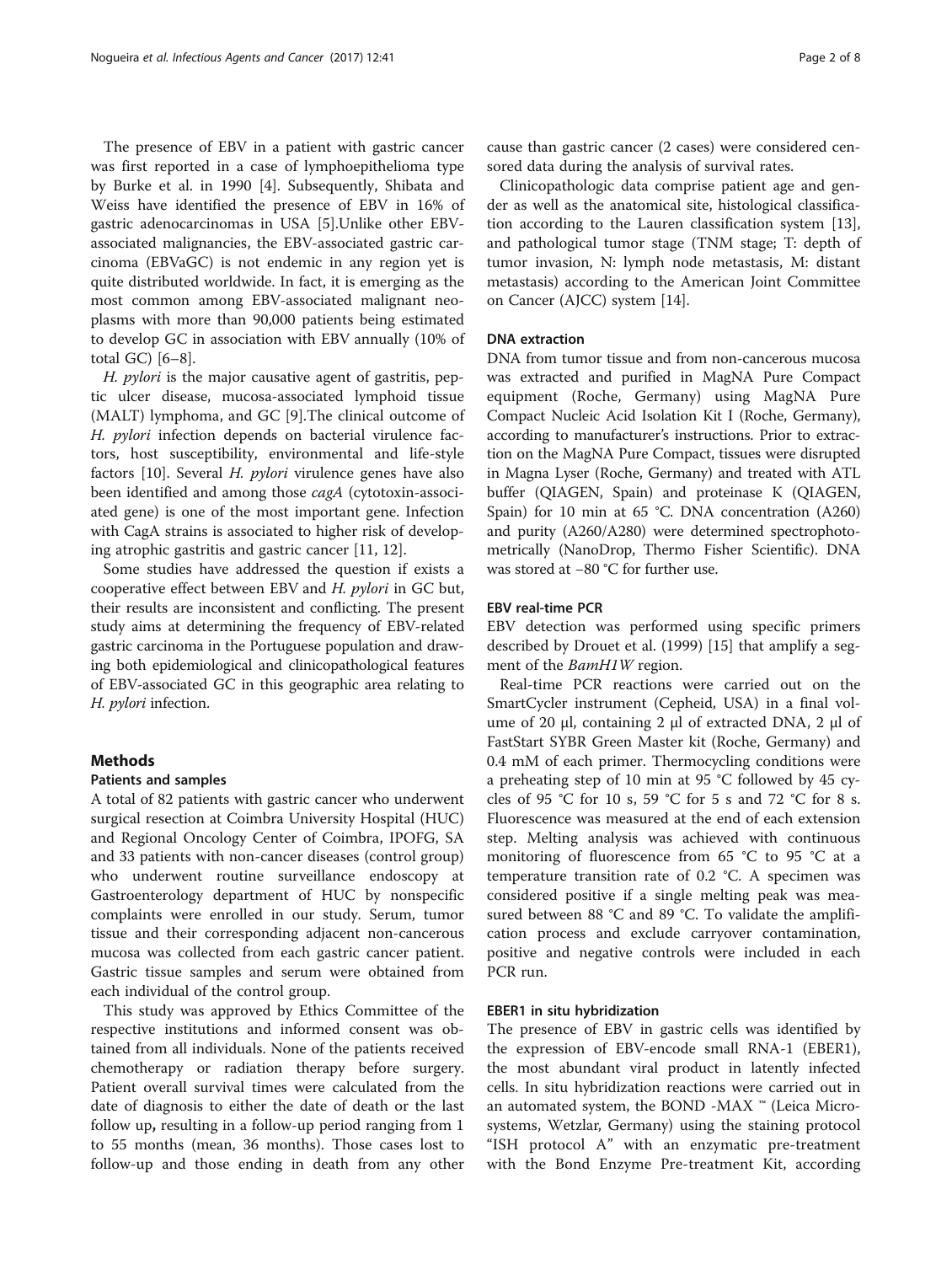to manufacturer's instructions. From paraffin-embedded tissues were cut 3 histological sections with 3 μm thick that were mounted on glass slides coated with 3-(aminopropyl) triethoxysilane (Sigma Diagnostics, St. Louis, USA) and used for hybridization with 3 different probes: the EBER Probe, the RNA Positive Control Probe and the RNA Negative Control Probe (Leica Microsystems, Wetzlar, Germany). A sample was considered EBER-1-positive when appeared a dark brown staining in the nuclei of tumor cells, under light microscopy. In each hybridization a positive control, Hodgkin's lymphoma EBV positive and a negative control, Hodgkin's lymphoma EBV negative were included. The cases with EBER1 positive signals were classified as EBVaGC group.

# PCR amplification of H. pylori and cagA gene

Detection of H. pylori in gastric samples was accomplished by amplification of H. pylori flagella gene. For the *H. pylori-positive samples*, the presence of the  $cagA$ gene was assessed. Single type PCRs were performed with specific primers described elsewhere [[16\]](#page-6-0).

### H. pylori serology

IgG antibodies against H. pylori were determined with an enzyme-linked immunosorbent assay (ELISA), using a commercial assay (HELICOBACTER PYLORI ELISA IgG, Vircell, Spain), with a sensitivity of 97% and specificity of 100%; according to the manufacturer's instructions.

#### Statistical analysis

The χ2 test and Fisher's exact test were used to test associations between categorical variables. Cases within the follow-up period were censored either at the time of death or at the last update of the subject. Survival curves were estimated using the Kaplan-Meier product-limit method, and the differences between the survival curves was tested using the log-rank test. All statistical analyses were performed using the Statistical Package for the Social Sciences, version 19 (SPSS Inc., Chicago, IL, USA), and a  $p$  value <0.05 was considered as statistically significant.

# Results

#### Prevalence of EBV positive cases

We evaluated 82 patients (45 males and 37 females; mean age, 66.6; range, 39 to 88 years) with gastric carcinoma and 33 patients (13 males and 20 females; mean age 57.8; range, 30 to 82 years) with non-cancer diseases. Using PCR analysis, EBV DNA was detected in 90.2% of the patients with gastric carcinoma and in 27.3% of the individuals from the control group. However, in situ hybridization showed EBER expression in malignant cells in only 9 patients with gastric cancer (corresponding to 11%) and in one case of the control group (3%). In one of the nine cases EBVaGC, the EBER expression was also detected in non-malignant gastric mucosa. The EBER expression in malignant cells was either uniformly positive or uniformly negative, suggesting that EBV infection may have occurred before malignant transformation and was transmitted to all daughter cells in the neoplastic clone.

# Association between EBV status and clinicopathological characteristics

The clinicopathological characteristics of EBVaGC and EBV-negative gastric carcinomas (EBVnGC) patients are summarized in Table 1. Gender ratio (male/female) was 8:1 in EBVaGC and 1.03:1 in EBVnGC, revealing a

|  | Table 1 Comparison of clinicopathological features between          |  |  |  |  |
|--|---------------------------------------------------------------------|--|--|--|--|
|  | EBV positive gastric carcinomas and EBV negative gastric carcinomas |  |  |  |  |

|                   | EBV positive<br>gastric<br>carcinomas<br>$(n = 9)$ | EBV negative<br>gastric<br>carcinomas<br>$(n = 73)$ | $P$ value        |
|-------------------|----------------------------------------------------|-----------------------------------------------------|------------------|
| Gender            |                                                    |                                                     |                  |
| Male              | 8                                                  | 37                                                  | 0.037            |
| Female            | 1                                                  | 36                                                  |                  |
| Age (years)       |                                                    |                                                     |                  |
| Mean (range)      | 70.1 (60-81)                                       | 66.2 (39-88)                                        |                  |
| $18 - 39$         | $\mathbf 0$                                        | 1                                                   | $0.279^{6}$      |
| $40 - 59$         | $\Omega$                                           | 17                                                  |                  |
| $\geq 60$         | 9                                                  | 55                                                  |                  |
| Tumor location    |                                                    |                                                     |                  |
| Fundus + Body     | $\overline{2}$                                     | 17                                                  | 1.0              |
| Antrum            | 5                                                  | 54                                                  |                  |
| Cardia            | 2                                                  | $\overline{2}$                                      |                  |
| Histological type |                                                    |                                                     |                  |
| Diffuse           | 2                                                  | 18                                                  | 1.0 <sup>6</sup> |
| Intestinal        | 5                                                  | 41                                                  |                  |
| Mixed             | 2                                                  | 14                                                  |                  |
| Lymph node        |                                                    |                                                     |                  |
| Positive          | 6                                                  | 47                                                  | 0.080            |
| Negative          | 2                                                  | 26                                                  |                  |
| pTNM Stage        |                                                    |                                                     |                  |
| $  +  $           | $\overline{4}$                                     | 42                                                  | 0.721            |
| $III + IV$        | $\overline{4}$                                     | 31                                                  |                  |
| Survival          |                                                    |                                                     |                  |
| $\leq$ 36 months  | 6                                                  | 39                                                  | 0.191            |
| $>$ 36 months     | 3                                                  | 32                                                  |                  |
| H. pylori         |                                                    |                                                     |                  |
| Positive          | 4                                                  | 47                                                  | 0.288            |
| Negative          | 5                                                  | 26                                                  |                  |

 $§$  – p obtained by Monte Carlo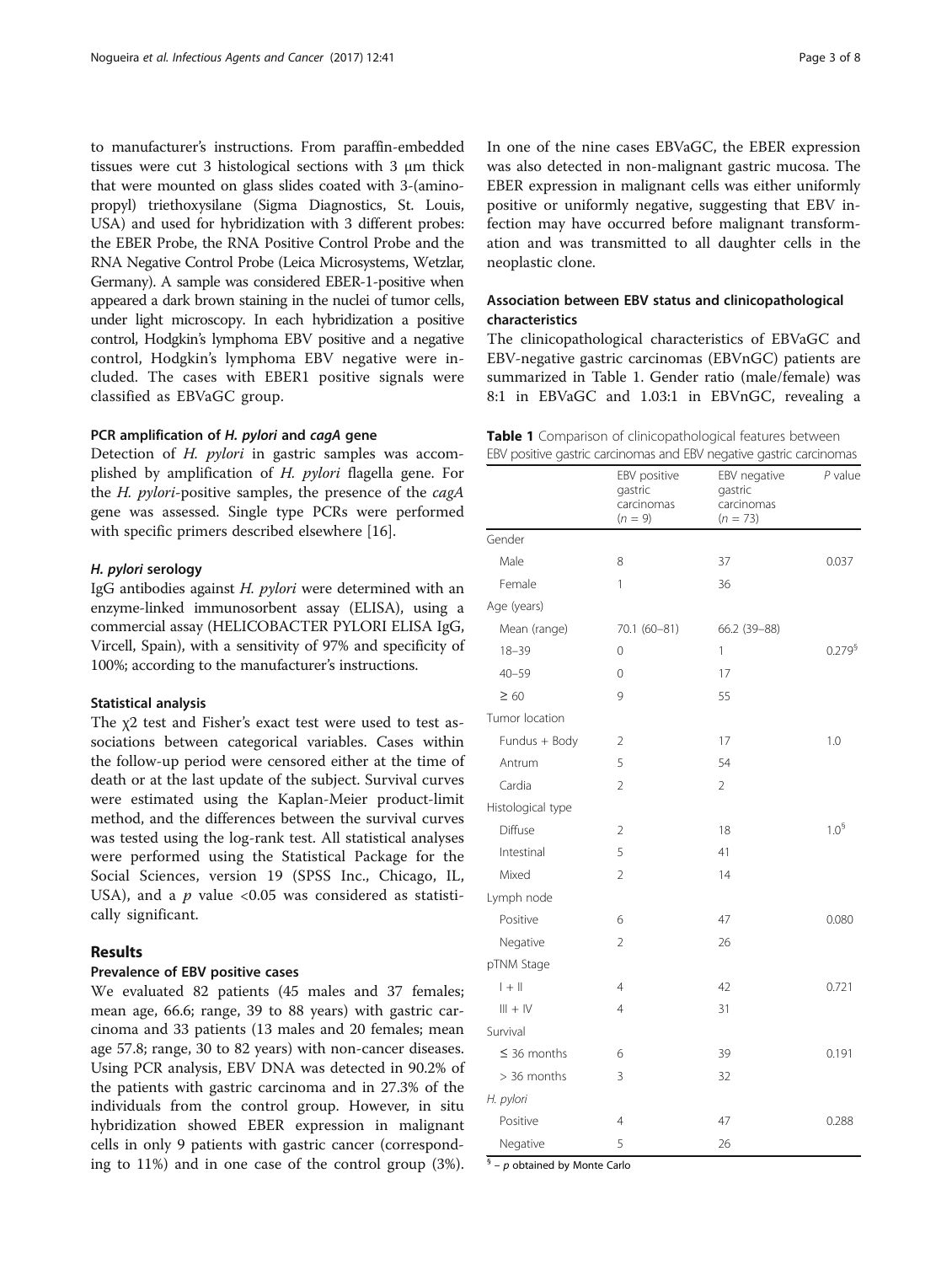significant ( $p = 0.037$ ) association where male shows predominance in EBV positive GC. Although there were no statistically significant differences, EBVaGC were more frequently associated with older age group, notably up to 100% of cases were older than 60 years old versus 75% of EBVnGC.

Regarding tumor localization, a tendency for the antrum was denoted in both groups, 55.6% in EBVaGC and 74% in EBVnGC; nonetheless, the percentage of tumors at proximal locations was higher in EBVaGC (44.4% vs. 26%). Tumor histology was not related to EBV status since in both groups intestinal type was predominant. Furthermore, the positivity of EBV was not significantly associated with either stage or survival, whilst a slight tendency of EBVaGC having a worse prognosis was noticed. This perception is based on the fact of EBVaGC patients present higher probability of having lymph node metastasis, were typically stratified in more advanced stages and showed poorer survival rates (Fig. 1). Although this trend could be biased by age, gender and the TNM status a deeper analysis reveals that EBV+ subjects tend to present worse survival rate even correcting for that factors. Nonetheless, the attempted statistical models did not present statistical significance for the EBV groups.

# Detection and genotyping of H. pylori

The presence of H. pylori DNA was identified in 62.2%  $(n = 51)$  of GC patients and in 54.5%  $(n = 18)$  of the control group. Comparing the clinicopathological characteristics between the GC  $H.pylori$  + against the GC  $H$ . pylori– significant differences due to gender, age, tumor location, histological classification, TMN stage and survival rate were not observed (Table [2](#page-4-0)). The gene cagA was detected in  $64.7\%$  (33/51) of the GC cases with H. pylori infection and in 38.9% (7/18) at the control group with  $H$ . pylori infection, which highlights a significant association between the H. pylori strains present in tumors to express gene cagA ( $p = 0.043$ ). In fact, H. *pylori* strains found in tumors have about 3 times more probability of being CagA+ (OR: IC95% [1.01, 6.66]) than the *H. pylori* strains detected in gastric tissue of healthy individuals.

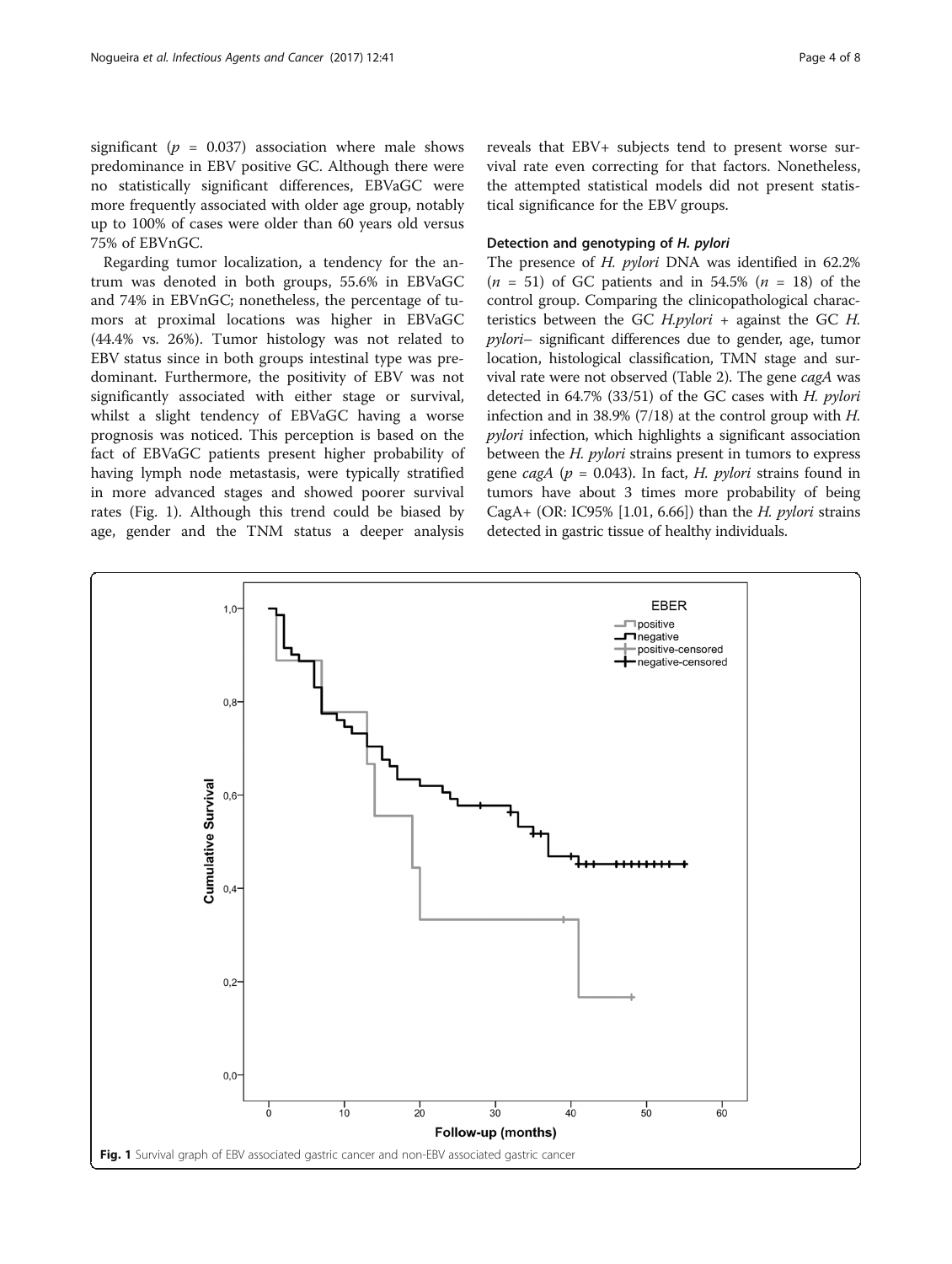|                  | H. pylori positive | H. pylori negative | $P$ value    |
|------------------|--------------------|--------------------|--------------|
| Gender           |                    |                    |              |
| Male             | 28                 | 17                 | 0.996        |
| Female           | 23                 | 14                 |              |
| Age (years)      |                    |                    |              |
| Mean (range)     | 66.0 (44-87)       | 67.7 (39-88)       |              |
| $18 - 39$        | 0                  | 1                  | $0.548^{\$}$ |
| $40 - 59$        | 11                 | 6                  |              |
| $\geq 60$        | 40                 | 24                 |              |
| Tumor location   |                    |                    |              |
| Fundus + Body    | 13                 | 6                  | 0.561        |
| Antrum           | 36                 | 23                 |              |
| Cardia           | 2                  | $\overline{2}$     |              |
| Histologicaltype |                    |                    |              |
| Diffuse          | 13                 | 7                  | 0.851        |
| Intestinal       | 29                 | 17                 |              |
| Mixed            | 9                  | 7                  |              |
| pTNM Stage       |                    |                    |              |
| $  +  $          | 29                 | 17                 | 0.780        |
| $III + IV$       | 21                 | 14                 |              |
| Survival         |                    |                    |              |
| $\leq$ 36 months | 28                 | 17                 | 0.747        |
| > 36 months      | 23                 | 12                 |              |

<span id="page-4-0"></span>Table 2 Comparison of clinicopathologic variables between H. pylori-positive and H. pylori-negative gastric cancer patients

 $\frac{6}{5}$  – p obtained by Monte Carlo

Seroprevalence of H. pylori infection reveals higher rates in GC patients when compared to the control group (85.4% vs 57.6%,  $p = 0.001$ ). The odds ratio of an individual  $H$ . *pylori* seropositive to have gastric cancer is about 4 times higher than an individual seronegative (95% CI: [1.71, 10.82]).

Concerning seroprevalence another relationship was observed, namely the association with clinical stage; the majority of H. pylori seropositive cases were graded in the less advanced tumors stages (I and II) ( $p = 0.002$ ). The overall survival also follows this trend but with no statistical significance (Log Rank  $p = 0.201$ , Breslow  $p = 0.141$ ), which is not altered if age, gender and stage status is taken into account.

No significant association was observed between the occurrence of H. pylori infection and EBVaGC, since of the nine EBVaGC cases four had H. pylori co-infection  $(p = 0.288)$ ; moreover the positivity of H. *pylori* in EBVnGC is higher (64.4%) than that found in EBVaGC (44.4%).

# **Discussion**

Over the past 50 years there has been a decline in gastric cancer (GC) incidence and mortality, however, it still accounts for 6.8% of all malignant tumors [[1\]](#page-6-0).

In Portugal, the WHO data for 2012 indicate that the GC is the fifth most frequent malignancy, with 3018 new cases (1834 men and 1184 women), and the third most lethal cancer, as it was responsible for the death of 2285 Portuguese [[1\]](#page-6-0).

In the present study, we assessed the status of EBV by PCR and ISH and H. pylori infection by PCR and serology in 82 cases of primary gastric carcinomas and in 33 healthy individuals. To the best of our knowledge this is the first report presenting Portuguese casuistry regarding the association of EBV with stomach cancer and, simultaneously correlating the involvement of these two pathogens in gastric carcinogenesis. Using PCR we found that 90.2% of GC were EBV-positive; extremely high positivities of >80% were as well reported in three studies from India [[17](#page-6-0)–[19](#page-6-0)], where EBV detection was also accomplished by PCR; this may be due to the high sensitivity of PCR that amplified indiscriminately EBV DNA present in tumor cells and in tumor-infiltrating lymphocytes. To overcome this issue, it was used EBER in situ hybridization, which is the recommended technique for the detection of EBV in human tissue and tumors because of its high sensitivity and specificity to accurate localize the EBV-infected cells [\[20](#page-6-0)]. Hence, by ISH the EBV was detected in 11% of our cases, which is consistent with the prevalence of EBVaGC worldwide, since several studies in the literature report that approximately 10% of gastric carcinomas are associated with EBV [[6, 8](#page-6-0), [21, 22\]](#page-6-0). EBER expression was mainly restricted to the tumor tissue, as pointed out by others [[23](#page-6-0)–[25](#page-6-0)], however we found one EBVaGC case with EBER positivity in the non-neoplastic mucosa and one patient of the control group, with chronic pangastritis, was also EBV+ in epithelial cells. This is in line with the observations of others who detected EBV in precancerous lesions [\[5](#page-6-0), [7, 22, 26](#page-6-0)]. Despite being quite rare, the EBV infection in non-neoplastic gastric mucosa indicates that EBV enters the gastric epithelium at an early stage of gastric carcinogenesis preceding the clonal growth of EBV-infected cells and subsequently the development to carcinoma.

In our study, we found that patients with EBV-positive tumors are predominantly male (8: 1), as corroborated by the majority of published reports [\[5](#page-6-0), [6](#page-6-0), [20](#page-6-0), [23, 24, 27, 28](#page-6-0)]. This highest incidence in men can be attributed to both genetic status and lifestyle factors. Earlier studies indicate that eating salty or spicy foods, frequently drinking coffee and high-temperature drinks, exposure to wood dust and/ or iron filings and smoking are risk factors for developing EBVaGC [[6, 29](#page-6-0)].

Concerning histological classification and topographic distribution we found a prevalence of intestinal type and tumors located in the antrum, which is consistent with others studies [[5, 26, 30\]](#page-6-0) but in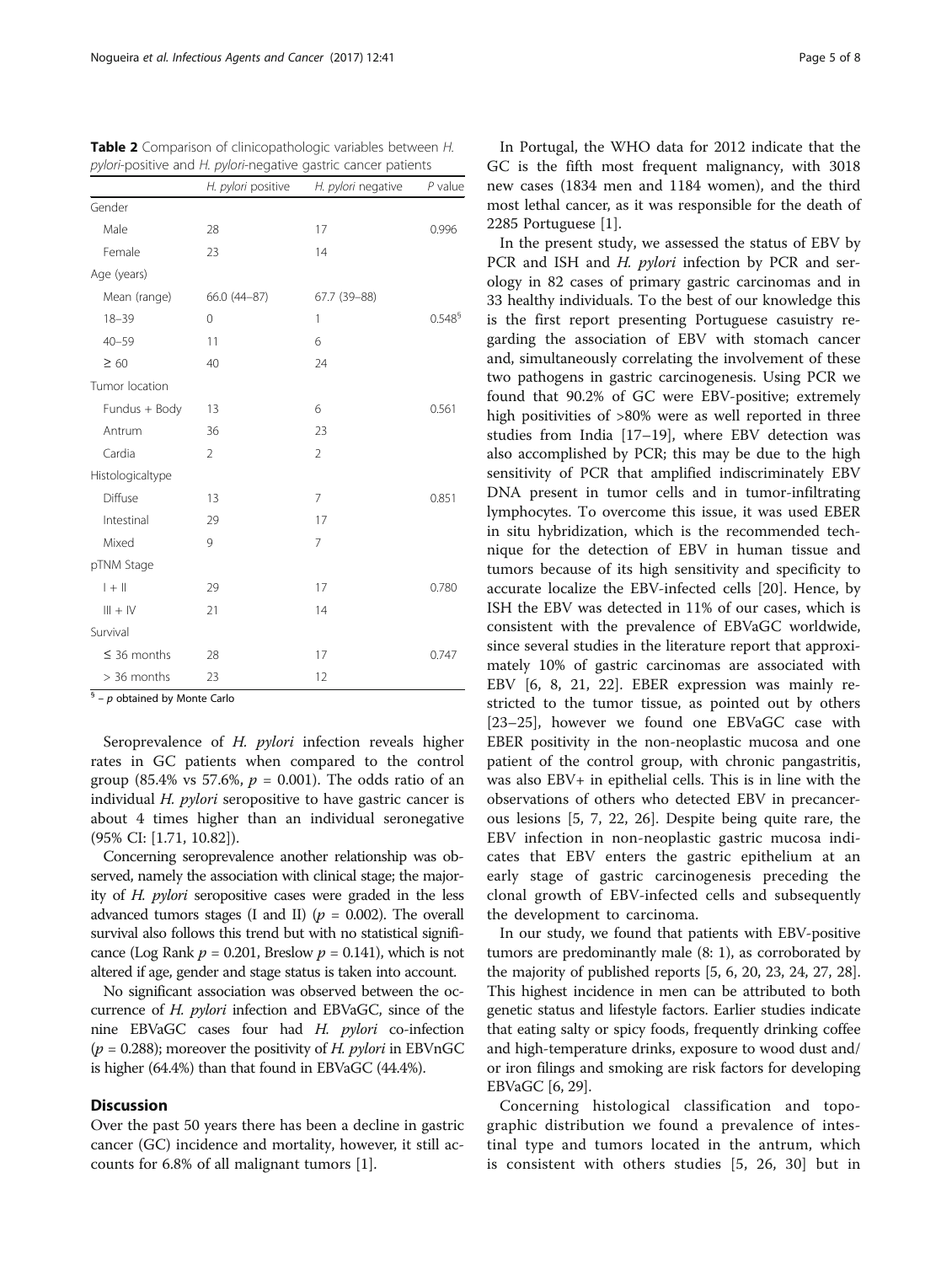disagreement in what regards the characteristic of EBVaGC [[20](#page-6-0), [24\]](#page-6-0).

Although it has been proposed that the presence of EBV in gastric cancers is associated with a better prognosis [[31\]](#page-7-0), former reports are inconsistent. Our results point in the direction that the presence of EBV is a marker of poor prognosis since the majority of our cases have lymph node involvement, are grouped in more advanced stages and, as so, have worse survival.

Taken together, these variations between data might be explained by the contribution of local risk factors, such as geographical and environmental aspects, along with the size and features of the cohort.

It is estimated that H. pylori infects half the world population [\[11](#page-6-0), [32, 33](#page-7-0)] and is responsible for more than 60% of gastric cancer cases [[34](#page-7-0), [35\]](#page-7-0). In this series the prevalence of H. pylori for both groups, patients with carcinoma and controls, fall within the described in the literature. In the control group H. *pylori* detection rates (DNA - 54.6%, seroprevalence - 57.6%), are close to the average of H. pylori infection rate reported worldwide (50%). In GC patients the H. pylori DNA was found in 62.2% of the cases, which is also in agreement with its involvement in more than 60% of the total gastric tumors. On the other hand, the serologic positivity was 85.4% which is in line with the value found in another Portuguese study (85.5%) in patients with stomach cancer [[36\]](#page-7-0). These differences in detection rates may be explained by the spontaneous disappearance of the Helicobacter pylori during malignant transformation of gastric epithelium, perhaps due to lack of nutrients needed by this bacterium; however, the tumor still occurs after the effective eradication of H. pylori; this occurrence has also been described in other studies [\[37](#page-7-0)].

In the current study, statistical comparison between the 2 groups revealed that seropositive H. pylori status is associated to increasing risk of developing gastric cancer [[38, 39\]](#page-7-0) and that *H. pylori cagA*+ strains are more aggressive than H. pylori cagA- strains, being also linked to stomach adenocarcinoma progression [\[11](#page-6-0), [12\]](#page-6-0). Regarding the prognostic value of H. pylori status we found a significant association between positive  $H$ . *pylori* status and better outcome, since the tumors  $H$ .  $pylori +$  are stratified in early pTNM stages, as observed by others [[40](#page-7-0)–[42](#page-7-0)]. A plausible explanation for this fact is that H. pylori may contribute to a more efficient immune response against the tumor by triggering a type-1 T-helper-cell response [\[43\]](#page-7-0), or it was also suggested that Helicobacter pylori antigens mimic the surface molecules of gastric epithelial cells and that would activate a cross-reactivity of autoantibodies against the tumor cells [[44\]](#page-7-0). The involvement of the microsatellite instability is also highlighted, because it has been related with a higher rate of H. *pylori* infection and a better postoperative survival [[45\]](#page-7-0).

It has been suggested that EBV and  $H$ . *pylori* can be influenced by each other or cooperated together, in a direct or indirect way, in gastric carcinogenesis. In the present study no statistical association was found between EBV infection and H. pylori infection once there is no evidence of an  $H$ . *pylori* co-participation in the 11% of the GCs that are EBV positive by EBER-ISH. In fact, several studies that address the effect and interaction between them do not detected any association [\[20](#page-6-0), [23,](#page-6-0) [46](#page-7-0)– [49](#page-7-0)]. However, there are others publications showing synergism between EBV and  $H$ . *pylori* in the pathogenesis of gastric diseases [\[30](#page-6-0), [50](#page-7-0)–[53](#page-7-0)]. In point of fact, it is suggested two possible mechanisms, first an additional inflammatory response in co-infection and increased tissue damaging by both H. pylori and EBV. The studies by Cárdenas-Mondragón et co-workers give evidence of this mechanism; in pediatrics patients they demonstrated that co-infection with EBV and H. pylori CagA+ is more associated with severe gastritis than cases with single  $H$ . *pylori* CagA+ infection [[52](#page-7-0)], as well as the study with Latin American patients confirm that EBV co-participates with  $H.$   $pylori$  to induce severe inflammation and increase the risk of progression to intestinal-type GC [\[53\]](#page-7-0). The second mechanism pointed out is based on gene products interaction. An in vitro study found that EBV reactivation occurs by the PLCγ signalling pathway and H. *pylori* toxin CagA strongly activates PLC $\gamma$  [[54](#page-7-0)]. On the other hand, Saju et al. suggested that host protein SHP1 dephosphorylates CagA, thus preventing its oncogenic activity; however EBV co-infection causes SHP1 methylation and prevents its dephosphorylation activity of CagA and thereby increasing the oncogenic potential of CagA [\[55\]](#page-7-0).

## Conclusion

We identified 9 cases of EBVaGC (11%) corresponding to the average prevalence of EBVaGC worldwide. EBVaGC was associated with male predominance and seems to emerge as a factor of poor prognosis, while H. pylori infection appears to have a protective role in the outcome of GC patients. This results highlight that geographic variation can contribute with new epidemiological data on the association of EBV with GC.

#### Abbreviations

AJCC: American Joint Committee on Cancer; cagA: cytotoxin-associated gene; EBERs: EBV-encoded small RNAs; EBV: Epstein–Barr virus; EBVaGC: EBVassociated gastric carcinoma; EBVnGC: EBV-negative gastric carcinomas; ELISA: enzyme-linked immunosorbent assay; GC: Gastric cancer; HUC: Coimbra University Hospital; IARC: International Agency for Research on Cancer; ISH: In situ hybridization; MALT: mucosa-associated lymphoid tissue; PCR: polymerase chain reaction; WHO: World Health Organization

#### Acknowledgements

The authors would like to thank the patients and the supporting staff in this study. We are indebted to Professor Lina Carvalho from Faculty of Medicine of the University of Coimbra for kindly allow us to use the Bond Max equipment.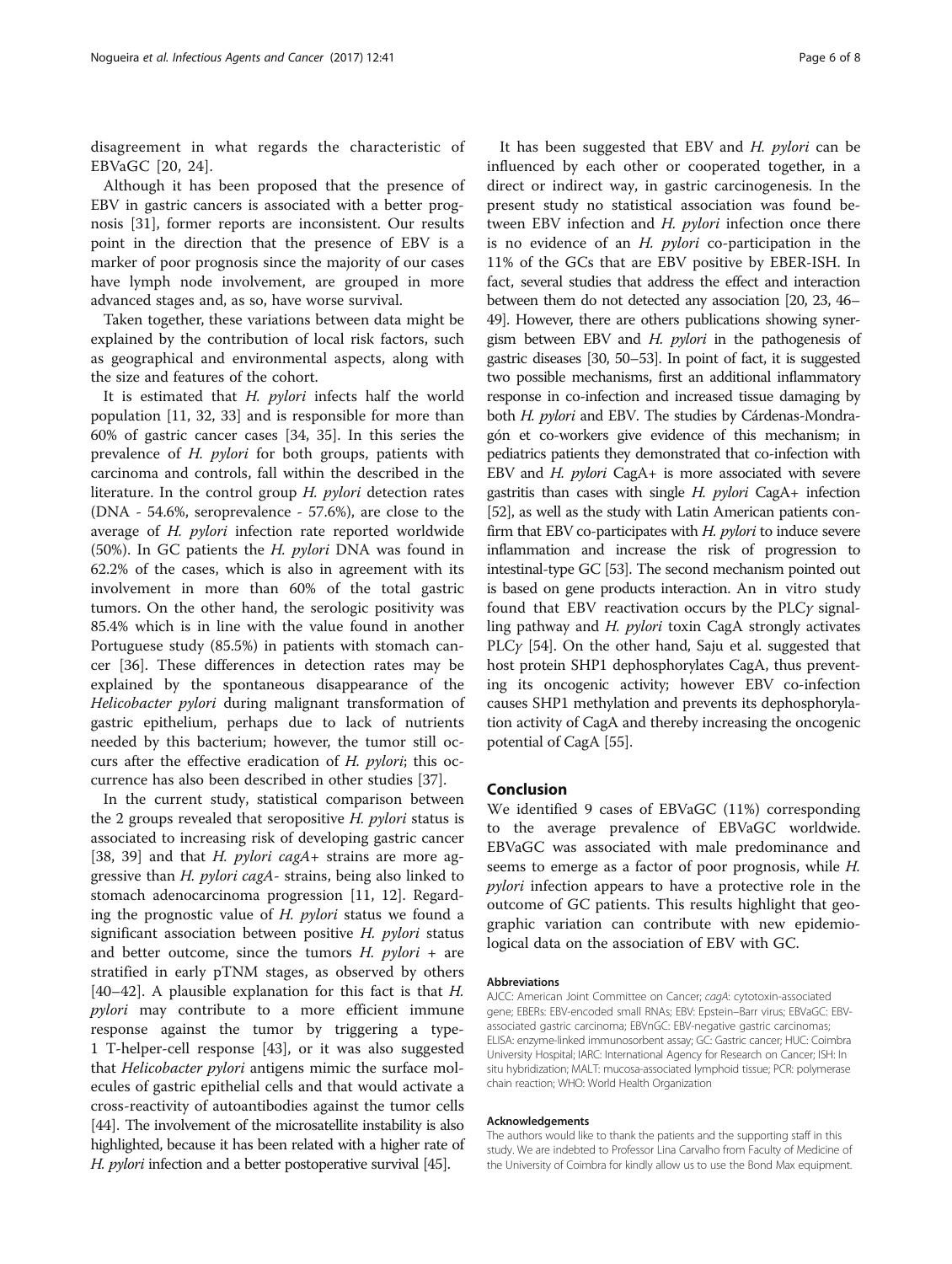#### <span id="page-6-0"></span>Funding

This research did not receive any specific grant from funding agencies in the public, commercial, or not-for-profit sectors.

#### Availability of data and materials

The datasets used and/or analysed during the current study are available from the corresponding author on reasonable request.

#### Authors' contributions

Study concept and design: CN, ML; experimental work: CN, MM, HC, AA, PF; provided patients samples: RG, MAC, FCS, FO, FM, JMP, PF, ML; data collection and interpretation of the results: CN, RG, MAC, PF; statistical analysis: FC; wrote the manuscript: CN; critical revision of the manuscript: RG, FC, PF, ML. The final version of the manuscript was approved by all authors.

#### Ethics approval and consent to participate

Written informed consent was obtained from each patient; ethics approval was obtained from the Ethics Committees ofCoimbra University Hospital and Regional Oncology Center of Coimbra, Portugal.

#### Consent for publication

Not applicable.

#### Competing interests

The authors declare that they have no competing interests.

#### Publisher's Note

Springer Nature remains neutral with regard to jurisdictional claims in published maps and institutional affiliations.

#### Author details

<sup>1</sup>Microbiology, Faculty of Medicine of the University of Coimbra, 3004-504 Coimbra, Portugal. <sup>2</sup>CIMAGO, Faculty of Medicine of the University of Coimbra, 3001-301 Coimbra, Portugal. <sup>3</sup>Medical Microbiology, Centre for Neuroscience and Cell Biology of the University of Coimbra, 3004-504 Coimbra, Portugal. 4 Physiopathology, Faculty of Medicine of the University of Coimbra, 3004-504 Coimbra, Portugal. <sup>5</sup>Gastroenterology, University Hospitals of Coimbra, 3000-075 Coimbra, Portugal. <sup>6</sup>Pathological Anatomy, University Hospitals of Coimbra, 3000-075 Coimbra, Portugal. <sup>7</sup> Laboratory of Biostatistics and Medical Informatics, IBILI, Faculty of Medicine of the University of Coimbra, 3000-548 Coimbra, Portugal. <sup>8</sup>Pathology Institute, Faculty of Medicine of the University of Coimbra, 3004-504 Coimbra, Portugal. <sup>9</sup> Department of Surgery, University Hospitals of Coimbra, 3000-075 Coimbra, Portugal. 10Surgery, Regional Oncology Center of Coimbra, IPOFG, 3000-075 Coimbra, Portugal. <sup>11</sup>Histopathology, Regional Oncology Center of Coimbra, IPOFG, 3000-075 Coimbra, Portugal.

#### Received: 27 February 2017 Accepted: 10 July 2017 Published online: 19 July 2017

#### References

- Ferlay J, Soerjomataram I, Ervik M, Dikshit R, Eser S, Mathers C, et al. GLOBOCAN 2012 v1.0, cancer incidence and mortality worldwide: IARC CancerBase no. 11 [internet]. Lyon, France: International Agency for Research on Cancer; 2013. Available from: [http://globocan.iarc.fr.](http://globocan.iarc.fr) accessed on 20 July 2016
- 2. Rickinson AB, Kieff E. Epstein–Barr virus. In: Knipe DM, Howley PM, editors. Fields Virology. Vol. 2, 4th ed.; Lippincott–Williams & Wilkins; 2001. p.2579.
- International Agency for Research on Cancer, World Health Organization. Epstein-Barr virus and Kaposi sarcoma herpes virus/human herpes virus 8. In: IARC monographs on the evaluation of carcinogenic risks to humans. Vol. 70. Lyon: IARC Press; 1997.
- 4. Burke AP, Yen TS, Shekitka KM, Sobin LH. Lymphoepithelial carcinoma of the stomach with Epstein-Barr virus demonstrated by polymerase chain reaction. Modern Pathol. 1990;3:377–80.
- 5. Shibata D, Weiss LM. Epstein Barr-virus-associated gastric adenocarcinoma. Am J Pathol. 1992;140:769–74.
- Camargo MC, Koriyama C, Matsuo K, Kim WH, Herrera-Goepfert R, Liao LM, et al. Case–case comparison of smoking and alcohol risk associations with Epstein–Barr virus-positive gastric cancer. Int J Cancer. 2014;134:948–53.
- 7. Shinozaki-Ushiku A, Kunita A, Fukayama M. Update on Epstein-Barr virus and gastric cancer (review). Int J Oncol. 2015;46:1421–34.
- 8. Liu Y, Yang W, Pan Y, Ji J, Lu Z, Ke Y. Genome-wide analysis of Epstein-Barr virus (EBV) isolated from EBV-associated gastric carcinoma (EBVaGC). Oncotarget. 2016;7:4903–14.
- Blaser MJ. Hypothesis: the changing relationships of Helicobacter pylori and humans: implications for health and disease. J Infect Dis. 1999;79:1523–30.
- 10. Palli D, Masala G, Del Giudice G, Plebani M, Basso D, Berti D, et al. CagA+ Helicobacter pylori infection and gastric cancer risk in the EPIC-EURGAST study. Int J Cancer. 2007;120:859–67.
- 11. Abadi ATB, Kusters JG. Management of Helicobacter pylori infections. BMC Gastroenterol. 2016;16:94.
- 12. Blaser MJ, Perez-Perez GI, Kleanthous H, Cover TL, Peek RM, Chyou PH, et al. Infection with Helicobacter pylori strains possessing cagA is associated with an increased risk of developing adenocarcinoma of the stomach. Cancer Res. 1995;55:2111–5.
- 13. Lauren P. The two histological main types of gastric carcinoma: diffuse and so-called intestinal-type carcinoma. An attempt at a histo-clinical classification. Acta Pathol Microbiol Scand. 1965;64:31–49.
- 14. AJCC Cancer Staging Manual. In: American Joint Committee on Cancer. Stomach. 6th ed. New York: NY: Springer; 2002. p. 99–106.
- 15. Drouet E, Brousset P, Fares F, Icart J, Verniol C, Meggetto F, et al. High Epstein-Barr virus serum load and elevated titers of anti-ZEBRA antibodies in patients with EBV-harboring tumor cells of Hodgkin's disease. J Med Virol. 1999;57:383–9.
- 16. Podzorski RP, Podzorski DS, Wuerth A, Tolia V. Analysis of the vacA, cagA, cagE, iceA, and babA2 genes in Helicobacter pylori from sixty-one pediatric patients from the Midwestern United States. Diagn Micr Infec Dis. 2003;46:83–8.
- 17. Saxena A, Nath Prasad K, Chand Ghoshal U, Krishnani N, Roshan Bhagat M, Husain N. Association of Helicobacter pylori and Epstein-Barr virus with gastric cancer and peptic ulcer disease. Scand J Gastroentero. 2008;43:669–74.
- 18. Shukla SK, Prasad KN, Tripathi A, Singh A, Saxena A, Ghoshal UC, et al. Epstein-Barr virus DNA load and its association with Helicobacter pylori infection in gastroduodenal diseases. Braz J Infect Dis. 2011;15:583–90.
- 19. Shukla SK, Prasad KN, Tripathi A, Ghoshal UC, Krishnani N, Husain N. Expression profile of latent and lytic transcripts of epstein–barr virus in patients with gastroduodenal diseases: a study from northern India. J Med Virol. 2012;84: 1289–97.
- 20. Lee JH, Kim SH, Han SH, An JS, Lee ES, Kim YS. Clinicopathological and molecular characteristics of Epstein-Barr virus-associated gastric carcinoma: a meta-analysis. J Gastroen Hepatol. 2009;24:354–65.
- 21. zur Hausen A, Brink AA, Craanen ME, Middeldorp JM, Meijer CJ, van den Brule AJ. Unique transcription pattern of Epstein-Barr virus (EBV) in EBVcarrying gastric adenocarcinomas: expression of the transforming BARF1 gene. Cancer Res. 2000;60:2745–8.
- 22. Herrera-Goepfert R, Akiba S, Koriyama C, Ding S, Reyes E, Itoh T, et al. Epstein-Barr virus-associated gastric carcinoma: evidence of age-dependence among a Mexican population. World J Gastroentero. 2005;11:6096–103.
- 23. Murphy G, Pfeiffer R, Camargo MC, Rabkin CS. Meta-analysis shows that prevalence of Epstein-Barr virus-positive gastric cancer differs based on sex and anatomic location. Gastroenterology. 2009;137:824–33.
- 24. Corvalan A, Koriyama C, Akiba S, Eizuru Y, Backhouse C, Palma M, et al. Epstein-Barr virus in gastric carcinoma is associated with location in the cardia and with a diffuse histology: a study in one area of Chile. Int J Cancer. 2001;94:527–30.
- 25. Chen XZ, Chen H, Castro FA, Hu JK, Brenner H. Epstein–Barr virus infection and gastric cancer: a systematic review. Medicine. 2015;94:e792.
- 26. Zhao J, Jin H, Cheung KF, Tong JH, Zhang S, Go MY, et al. Zinc finger E-box binding factor 1 plays a central role in regulating Epstein-Barr virus (EBV) latent-lytic switch and acts as a therapeutic target in EBV-associated gastric cancer. Cancer. 2012;118:924–36.
- 27. van Beek J, zur Hausen A, Klein Kranenbarg E, van de Velde CJ, Middeldorp JM, van den Brule AJ, et al. EBV-positive gastric adenocarcinomas: a distinct clinico-pathologic entity with a low frequency of lymph node involvement. J Clin Oncol. 2004;22:664–70.
- 28. Genitsch V, Novotny A, Seiler CA, Kröll D, Walch A, Langer R. Epstein–Barr virus in gastro-esophageal adenocarcinomas–single center experiences in the context of current literature. Front Oncol. 2015;5:73.
- 29. Koriyama C, Akiba S, Minakami Y, Eizuru Y. Environmental fators related to Epstein-Barr virus-associated gastric cancer in Japan. J Exp Clin Canc Res. 2005;24:547–53.
- 30. Lima VP, de Lima MA, André AR, Ferreira MV, Barros MA, Rabenhorst SH. H pylori (CagA) and Epstein-Barr virus infection in gastric carcinomas: correlation with p53 mutation and c-Myc, Bcl-2 and Bax expression. World J Gastroentero. 2008;14:884–91.